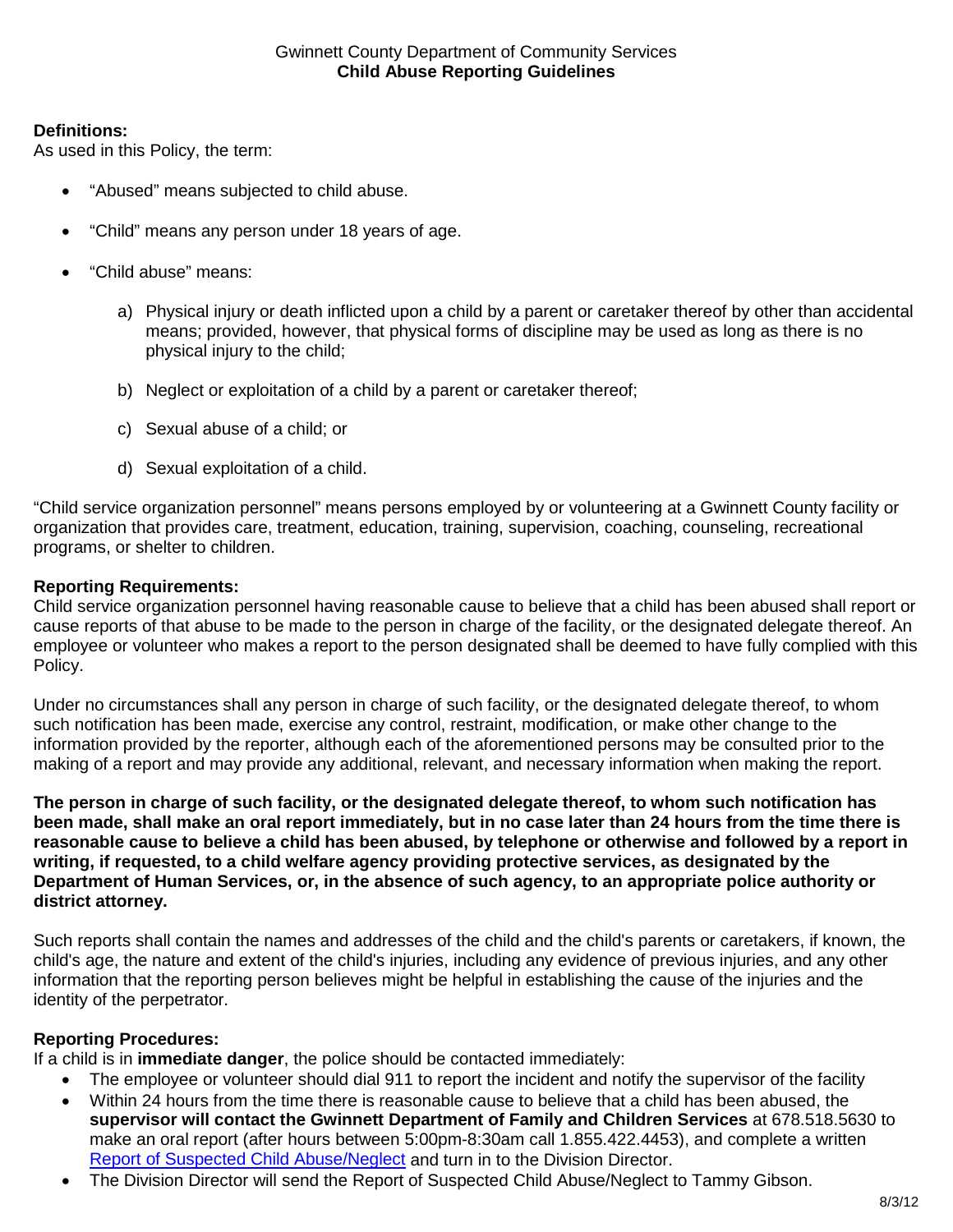In situations where there is **no immediate danger**:

- The employee or volunteer shall notify the supervisor of the facility.
- Within 24 hours from the time there is reasonable cause to believe that a child has been abused, the **supervisor will contact the Gwinnett Department of Family and Children Services** at 678.518.5630 to make an oral report (after hours between 5:00pm-8:30am call 1.855.422.4453), and complete a written [Report of Suspected Child Abuse/Neglect](https://intranet.gwinnettcounty.com/mydepartment/communityservices/Policies%20and%20Forms/Report%20of%20Suspected%20Child%20Abuse-Neglect_DoCS.pdf) and turn in to the Division Director.
- The Division Director will send the Report of Suspected Child Abuse/Neglect to Tammy Gibson.

People who call to report suspected abuse do not have to be sure maltreatment has occurred; they simply report what they have seen/heard. The authorities will investigate and confirm whether or not abuse has occurred. People who call are asked to give the name and location of the child and the name of the suspected perpetrator. Reports are confidential and those who call do not have to give their name.